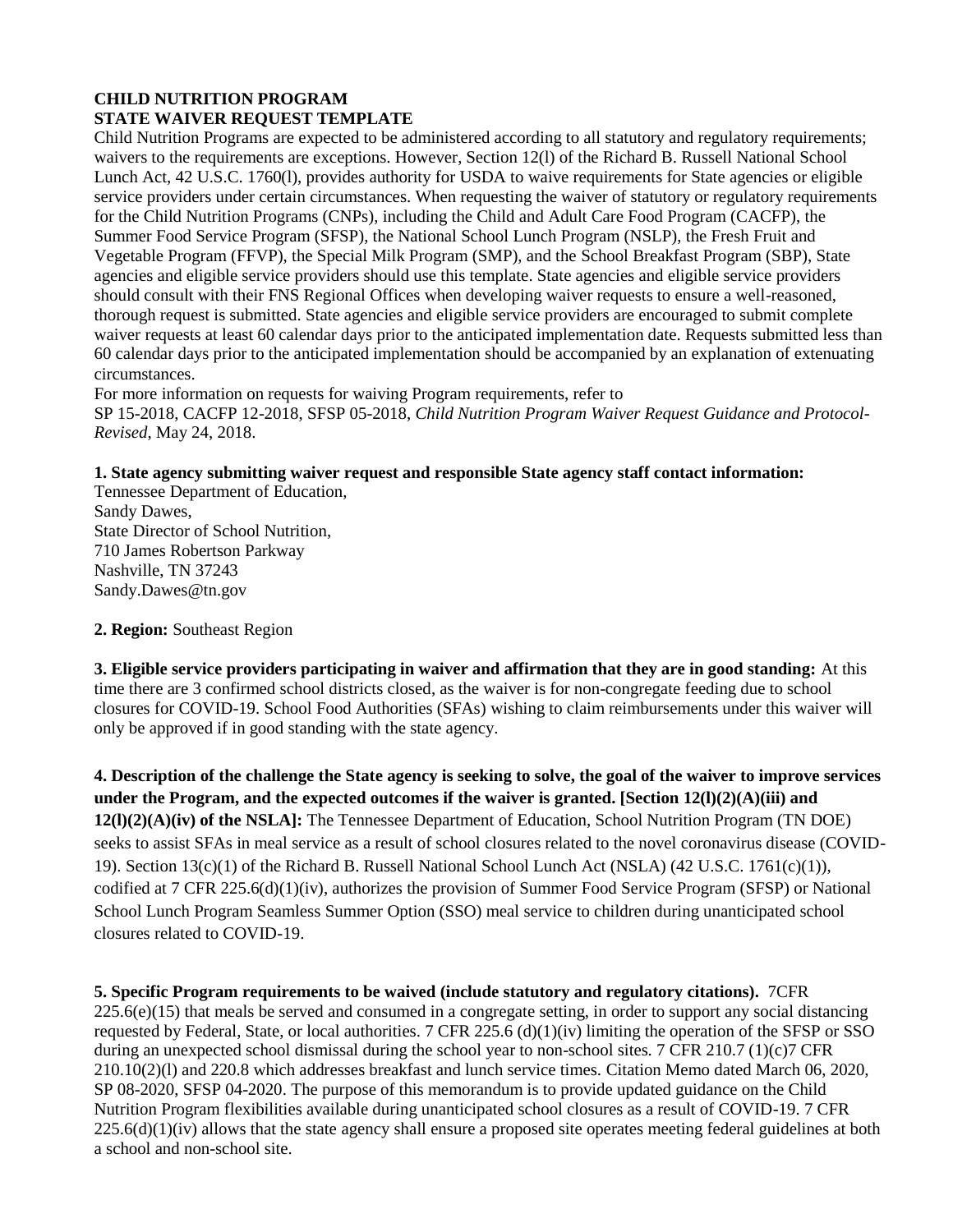# **6. Detailed description of alternative procedures and anticipated impact on Program operations,**

**including technology, State systems, and monitoring:** Alternative procedures are already in place and will continue if the waiver is not granted. Currently, meals cannot be served at non-congregate sites during school closures due to COVID-19. The state agency will continue to follow previously published guidance from FNS including, but not limited to, FNS Policy Memo: SP 55-2016, CACFP-2016, SFSP 18-2016 Meal Service during Unanticipated School and Day Closures.

Currently, the application for summer feeding sites contains information regarding area eligibility; this will provide assurance that the area eligibility requirements are upheld during unanticipated schools closures. Therefore, no new technology will be required to implement this waiver if granted. If the waiver is implemented, the following data will be collected: number of SFAs utilizing the waiver, number of sites that are serving meals during school closures for COVID-19, number of meals served at each site under the waiver, and total meals served by each SFA under the waiver.

Monitoring will be completed by the state agency; each SFA implementing the waiver will be required to keep production records, and documentation of meals served to students, a check list will be provided to districts implementing waiver to complete daily, this checklist will also be used for monitoring SFAs using this waiver. SFAs be monitored a minimum of one time per school year utilizing a desktop monitoring process. State agency monitoring will be accomplished by a desktop review and a checklist will be utilized to assure proper procedures are being followed. Results of the monitoring checklist will be documented within the state's online application system.

**7. Description of any steps the State has taken to address regulatory barriers at the State level. [Section 12(l)(2)(A)(ii) of the NSLA]:** The state agency has an active unanticipated school closure waiver in place, which allows meals to be served at school sites during unanticipated school closures, however with the limits put on social interaction due to COVID- 19, we are requesting an additional waiver to cover non-congregate feeding.

**8. Anticipated challenges State or eligible service providers may face with the waiver implementation:** There are no anticipated challenges to service providers with implementation of the waiver. The implementation of the waiver will alleviate potential challenges when school is closed due to COVID-19 by allowing meals to be served at non-congregate feeding sites.

**9. Description of how the waiver will not increase the overall cost of the Program to the Federal Government. If there are anticipated increases, confirm that the costs will be paid from non-Federal funds. [Section 12(l)(1)(A)(iii) of the NSLA]:** The waiver will not result in increased program costs.

**10. Anticipated waiver implementation date and time period:** The waiver will be implemented upon approval by USDA on an as needed basis. As the waiver is for non-congregate feeding during school closures due to COVID-19, specific dates of implementation cannot be predicted at this time.

Implementation date requested: March 25, 2020

Time period requested: June 30, 2020

**11. Proposed monitoring and review procedures:** Monitoring will be completed by state agency; in accordance to USDA regulations. During the monitoring process , SA staff must ensure that the SFA and its participating sites are compliant with meal counting and claiming, menu planning, and food safety requirements established in 7 CFR 210 and 220. If an SFA operates one or more SSO sites due to COVID-19 school closure, the SA must select and review at least one SSO site. Documentation must be kept in accordance to USDA regulations.

**12. Proposed reporting requirements (include type of data and due date(s) to FNS):** Meals served under the waiver will be claimed via SSO meals and reported monthly and quarterly via FNS 10, 523, and 777 reports. If the waiver is implemented, the following quantitative data will be collected: number of SFAs utilizing the waiver, number of sites that serve meals due to COVID-19 school closures, and meals served by each sponsor. Qualitative data regarding waiver implementation will also be collected including impact on services, including providing